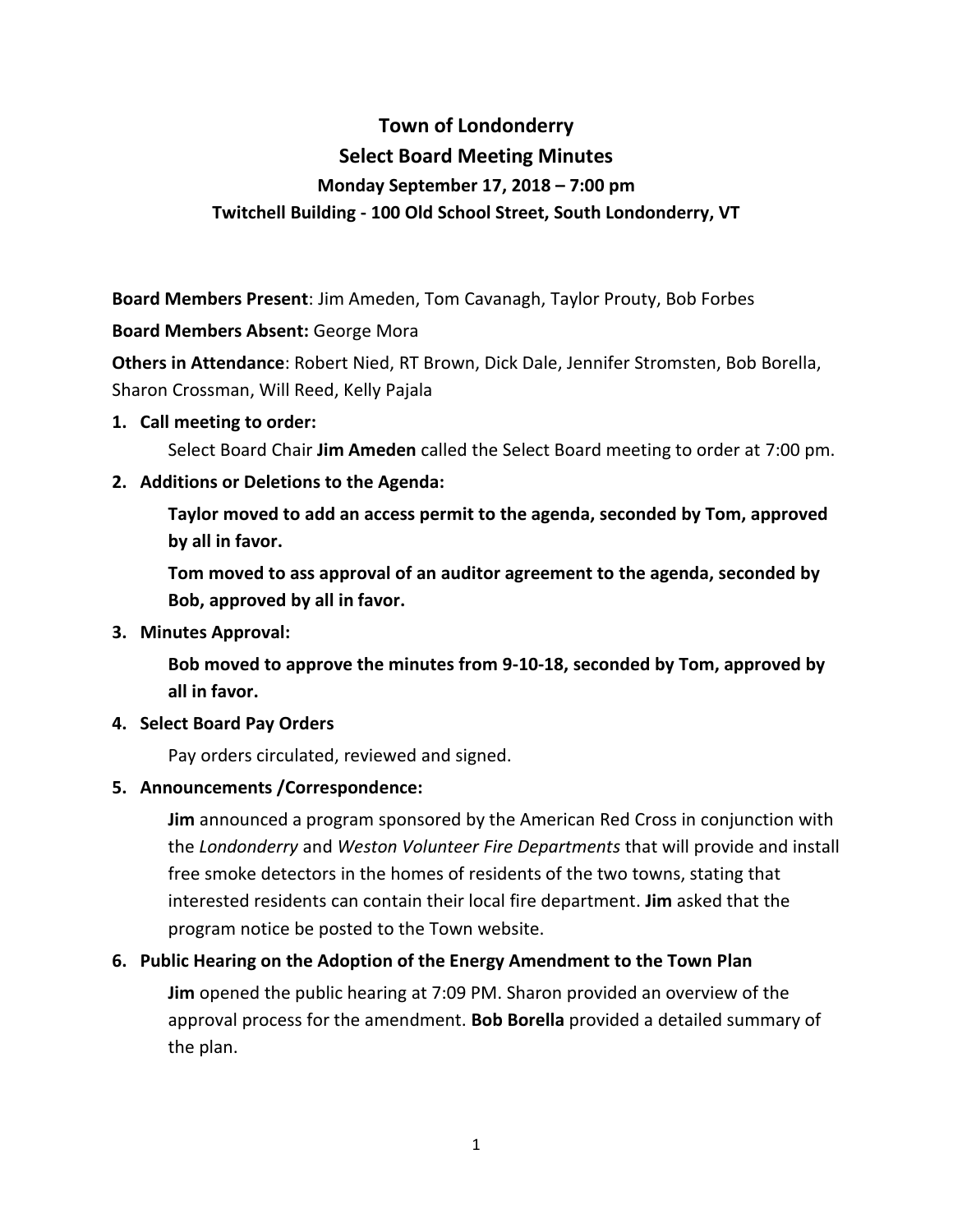**Robert** stated that an approved energy plan was important because it provided the Town with a mechanism to establish standing in regulatory approval process for energy projects which they would not otherwise have. **Denis Pinkernell** stated that standing would be afforded only if the plan was consistent with regional and State plans. **Sharon** provided additional clarifications of plan language. **Taylor** stated that the Select Board had confidence in the Planning Commission's work and decisions on the plan.

Approval of the plan was moved to the October 1, 2018 Select Board meeting to allow the Board to conduct a final review of the proposal.

**Sharon** stated that moving the approval vote to October 1, 2018 was consistent with the timeframe requirements for approval.

**Bob** thanked the Energy Committee for their work, effort and time.

**Sharon** stated that she hoped the adopted plan would allow the Town to assert its standing.

No public comment was heard on the amendment. The public hearing was closed at 7:22 PM.

Discussion followed about the importance of the Energy Committee being consulted and providing input on new, proposed energy projects.

#### **7. Visitors and Concerned Citizens**

**RT Brown** and **Jennifer Stromsten** from the Brattleboro Development Credit Corporation (BDCC) provided an overview of the initiatives of BDCC and SeVEDS and distributed literature explaining the organization's work. A discussion followed concerning the work of the organization as it related to the Town of Londonderry.

**Maryann Lawrence** from *The Collaborative* described the organization's substance abuse program targeting student athletes. She asked if the Town would like to sign on in support of the program. Discussion followed about the town and/or individual Board members signing in support of the program. **Jim** suggested that the issue of support for the program be tabled until next meeting.

## **8. Town Officials Business**

Sandra Clark was not in attendance. **Robert** stated that he would speak with Sandra and determine what she needed from the Board.

**Robert** provided an update an update on the derelict buildings on Middletown Road stating that one has been taken down and demolition has begun on the seconded. He stated further that both property owners have provided written commitment dates to have the buildings down and the sites cleaned up.